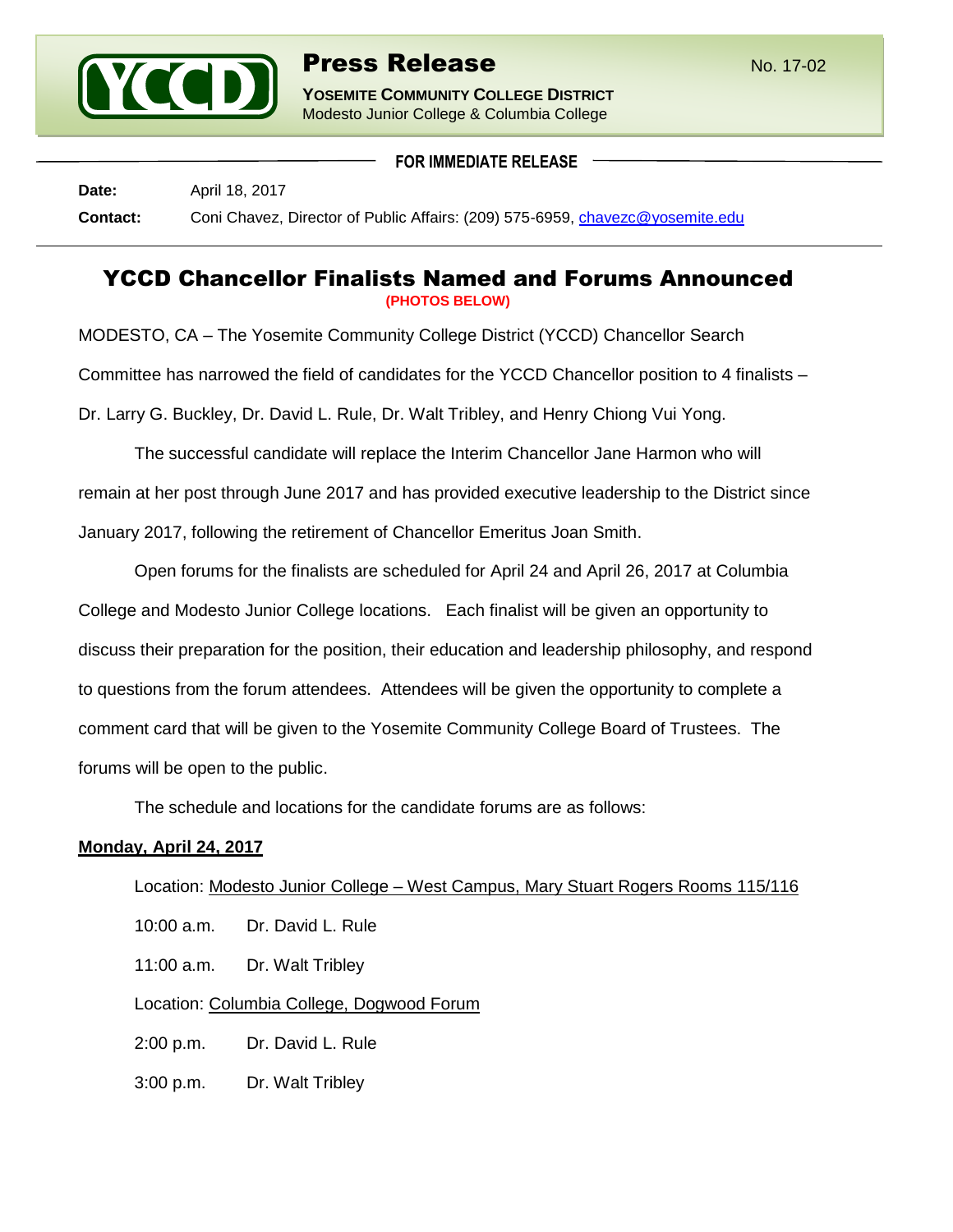#### **Wednesday, April 26, 2017**

Location: Modesto Junior College – West Campus, Mary Stuart Rogers Rooms 115/116

- 10:00 a.m. Dr. Larry G. Buckley
- 11:00 a.m. Henry Chiong Vui Yong
- Location: Columbia College, Dogwood Forum
- 2:00 p.m. Dr. Larry G. Buckley
- 3:00 p.m. Henry Chiong Vui Yong

#### **FINALIST PROFILES**

## **Dr. Larry G. Buckley**

#### **Education:**

- Ph.D. in History, University of Hawai'i Mānoa, Honolulu, HI
- MA in History, University of Hawai'i Mānoa, Honolulu, HI
- BA in History, University of Hawai'i Mānoa, Honolulu, HI

#### **Professional Experience:**

- Vice President of Educational Services (Interim), West Hills College Coalinga, Coalinga, CA (2016-present)
- President, Cãnada College, Redwood City, CA (2013-2016)
- President (Interim), San Bernardino Valley College, San Bernardino, CA (2012)
- Vice President of Instruction, San Bernardino Valley College, San Bernardino, CA (2010- 2011)
- Vice President of Instruction, Fullerton College, Fullerton, CA (2007-2009)

#### **Photo:**



**Dr. Larry G. Buckley**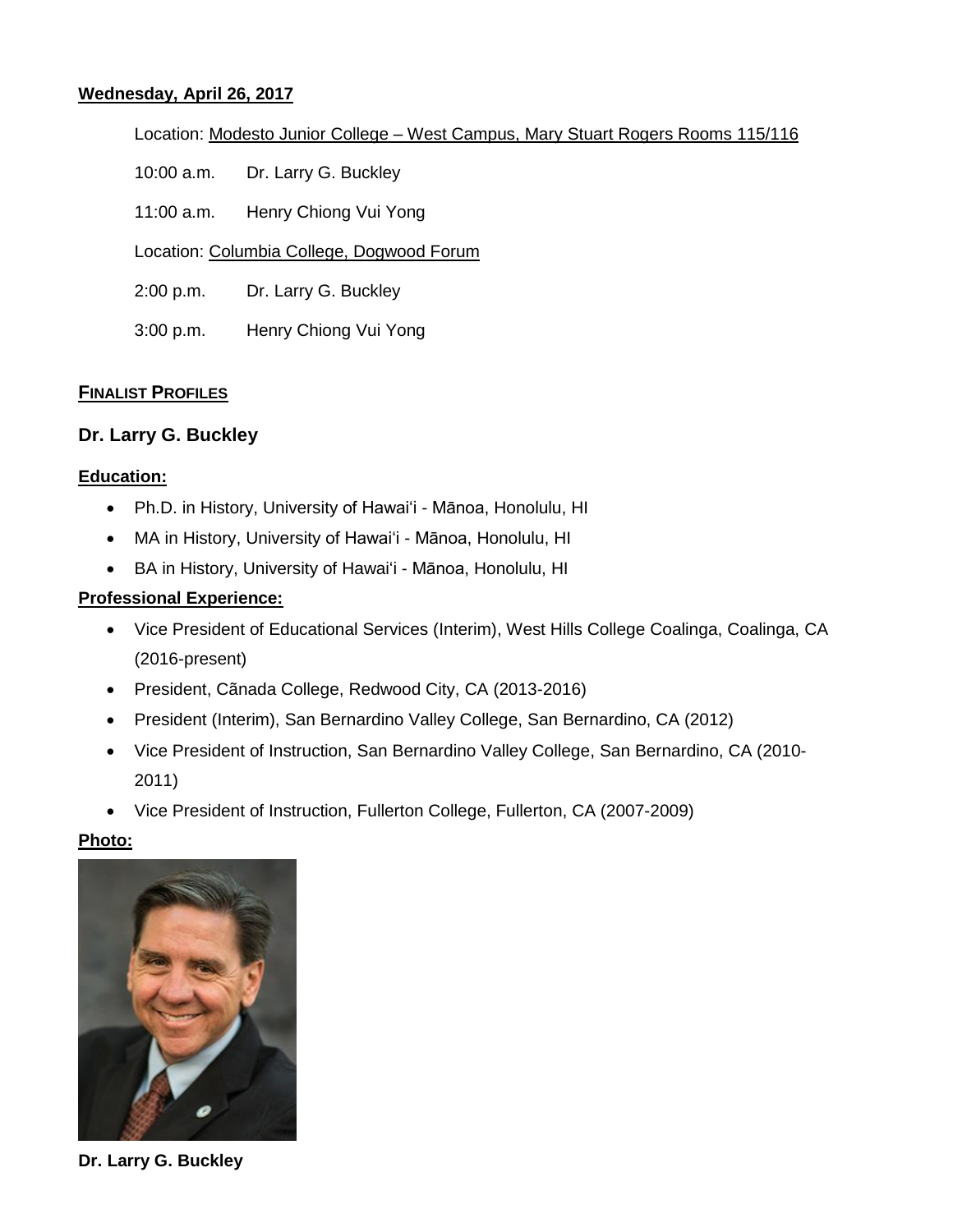## **Dr. David L. Rule**

## **Education:**

- Ph.D. in Educational Psychology and Statistics, University at Albany, State University of New York, Albany, NY
- MS in Educational Psychology, College of St. Rose, Albany, NY
- BS in Music Education, College of St. Rose, Albany, NY
- AS in Performing Arts Music, Schenectady County Community College, Schenectady, NY

## **Professional Experience:**

- Vice President, Education Vertical, Kodak Winning Fotos, Bellevue, WA (2016-present)
- President, Bellevue College, Bellevue, WA (2013-2016)
- President of the Rock Creek Campus, Portland Community College, Portland, OR (2008- 2012)
- President, Muskegon Community College, Muskegon, MI (2005-2008)
- Vice President for Academic Affairs, Orange County Community College, Middletown, NY (2001-2004)

## **Photo:**



#### **Dr. David L. Rule**

## **Dr. Walt Tribley**

## **Education:**

- Ph.D. in Biochemistry and Biophysics, Washington State University
- MS in Biology, University of Idaho
- BS in Education, University of Idaho
- BS in Biology, University of Idaho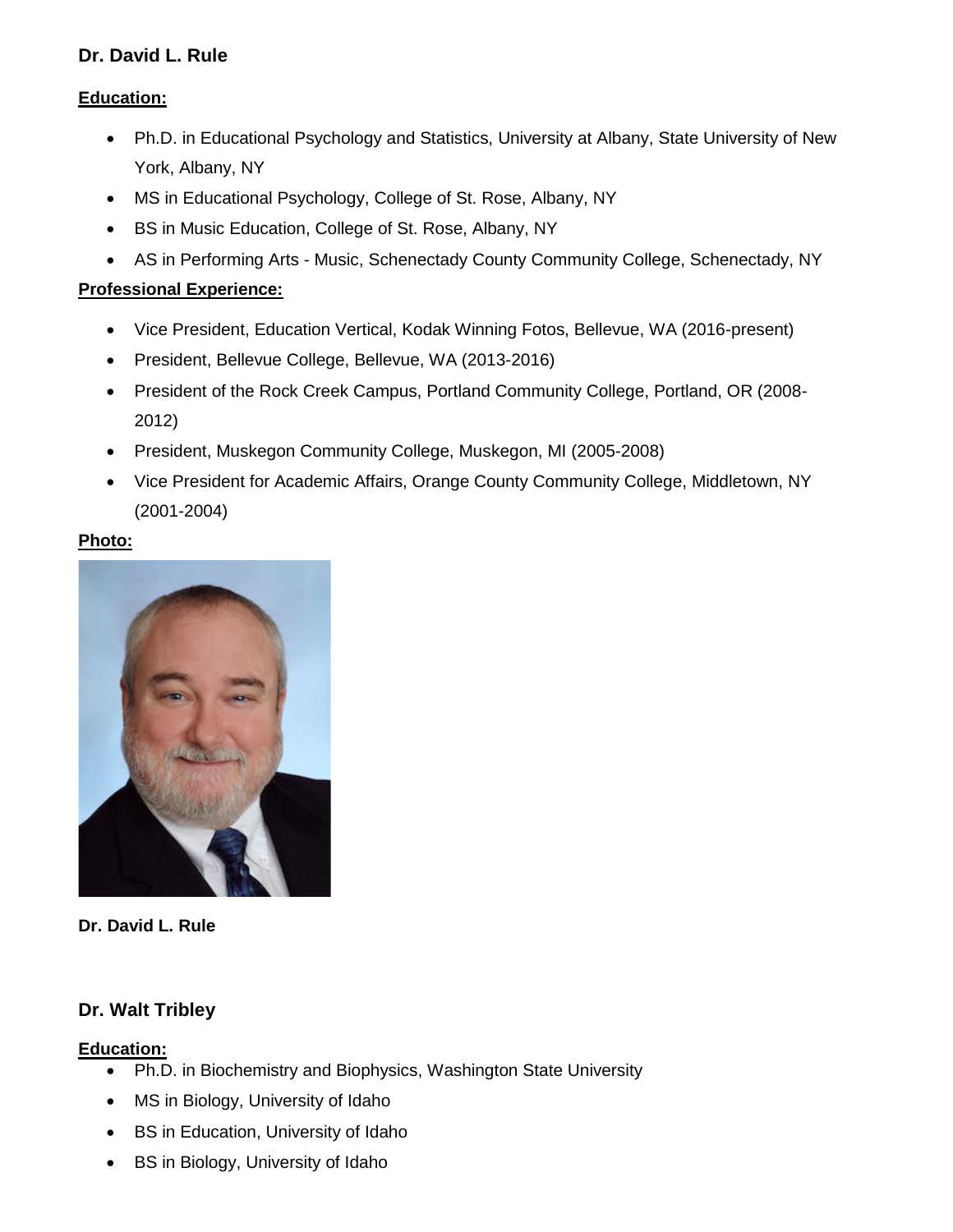## **Professional Experience:**

- Superintendent/President, Monterey Peninsula College, Monterey, CA (2012 present)
- Vice President of Instruction, Wenatchee Valley College District, Wenatchee, WA (2010- 2012)
- Dean of Liberal Arts and Sciences, Wenatchee Valley College, Wenatchee, WA (2008- 2010)
- Interim Dean of Allied Health, Mathematics, and Science (Nursing), Wenatchee Valley College District, Wenatchee, WA (2008)
- Associate Dean of Allied Health and Safety (Nursing), Wenatchee Valley College District, Wenatchee, WA (2007-2008)

## **Photo:**



## **Dr. Walt Tribley**

# **Henry Chiong Vui Yong**

## **Education:**

- Ed.D. in Educational Administration and Leadership (*in progress*), La Sierra University (formerly Loma Linda University, La Sierra Campus), Riverside, CA
- Ed.S. in Educational Administration and Leadership, Loma Linda University La Sierra Campus, Riverside, CA
- MA in Educational Administration and Leadership, Loma Linda University La Sierra Campus, Riverside, CA
- BA in History, Loma Linda University La Sierra Campus, Riverside, CA

## **Professional Experience:**

• President & Chief Executive Officer, Evergreen Valley College, San Jose, CA (2011 present)